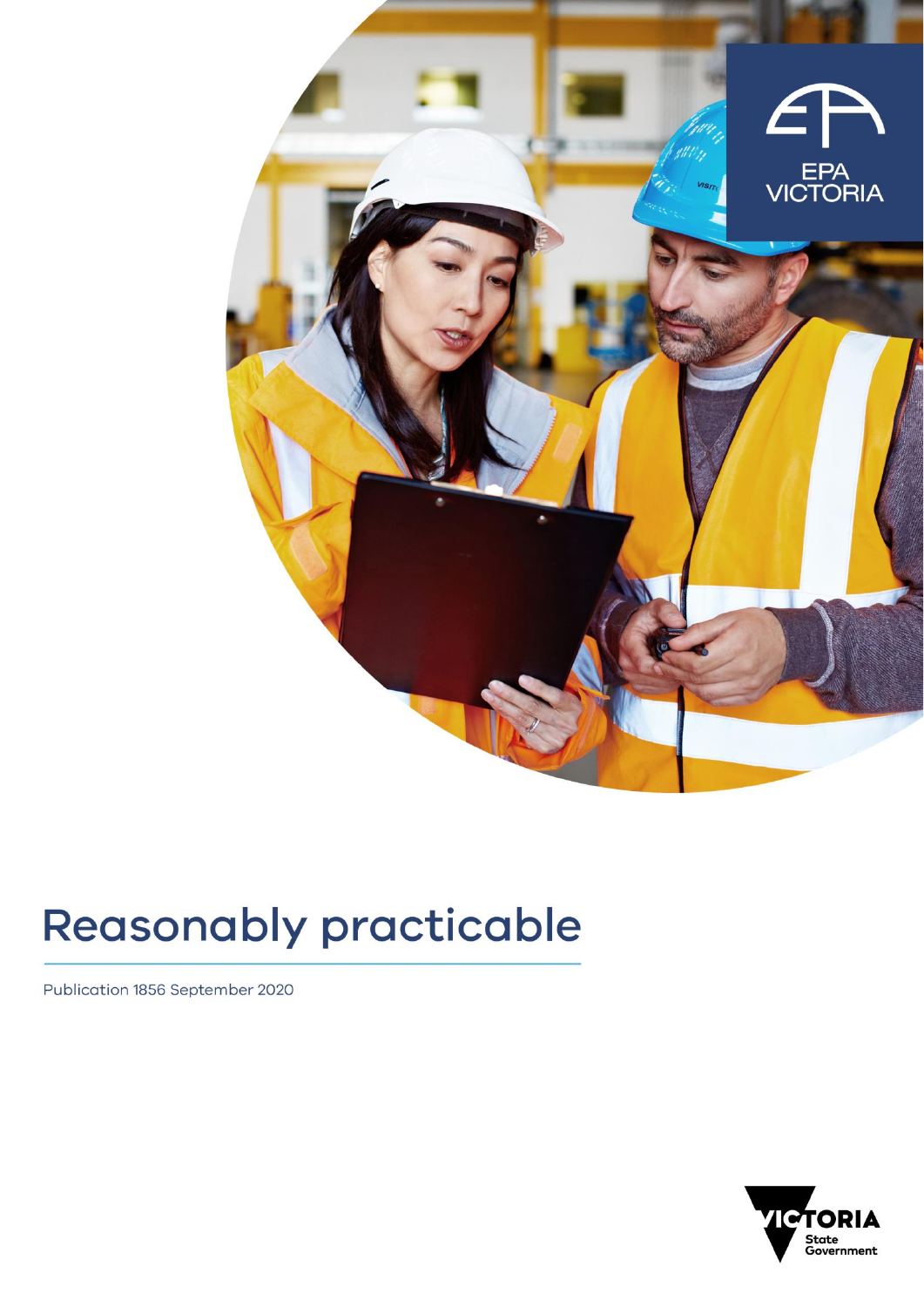Publication 1856, September 2020

#### **Disclaimer**

The information in this publication is for general guidance only. It does not constitute legal or other professional advice and should not be relied on as a statement of the law. Because it is intended only as a general guide, it may contain generalisations.

You should obtain professional advice if you have any specific concern. EPA has made every reasonable effort to provide current and accurate information, but does not make any guarantees regarding the accuracy, currency or completeness of the information.

© State of Victoria (Environment Protection Authority Victoria) 2020.



This work, *Reasonably practicable*, is licensed under a [Creative Commons Attribution 4.0](https://creativecommons.org/licenses/by/4.0/)  [licence.](https://creativecommons.org/licenses/by/4.0/) You are free to re-use the work under that licence, on the condition that you credit Environment Protection Authority Victoria (EPA Victoria) as author, indicate if changes were made, and comply with other licence terms. The licence does not apply to: any photographs and images; any branding, including the EPA logo and Victorian government logo; and any content supplied by third parties

Authorised and published by **Environment Protection Authority Victoria** 200 Victoria Street, Carlton VIC 3053 **W** epa.vic.gov.au | **T** 1300 372 842 (1300 EPA VIC)



If you need interpreter assistance or want this document translated please call 131 450 and advise your preferred language.

If you are deaf, or have a hearing or speech impairment, contact us through the National Relay Service. For more information, visit: www.relayservice.gov.au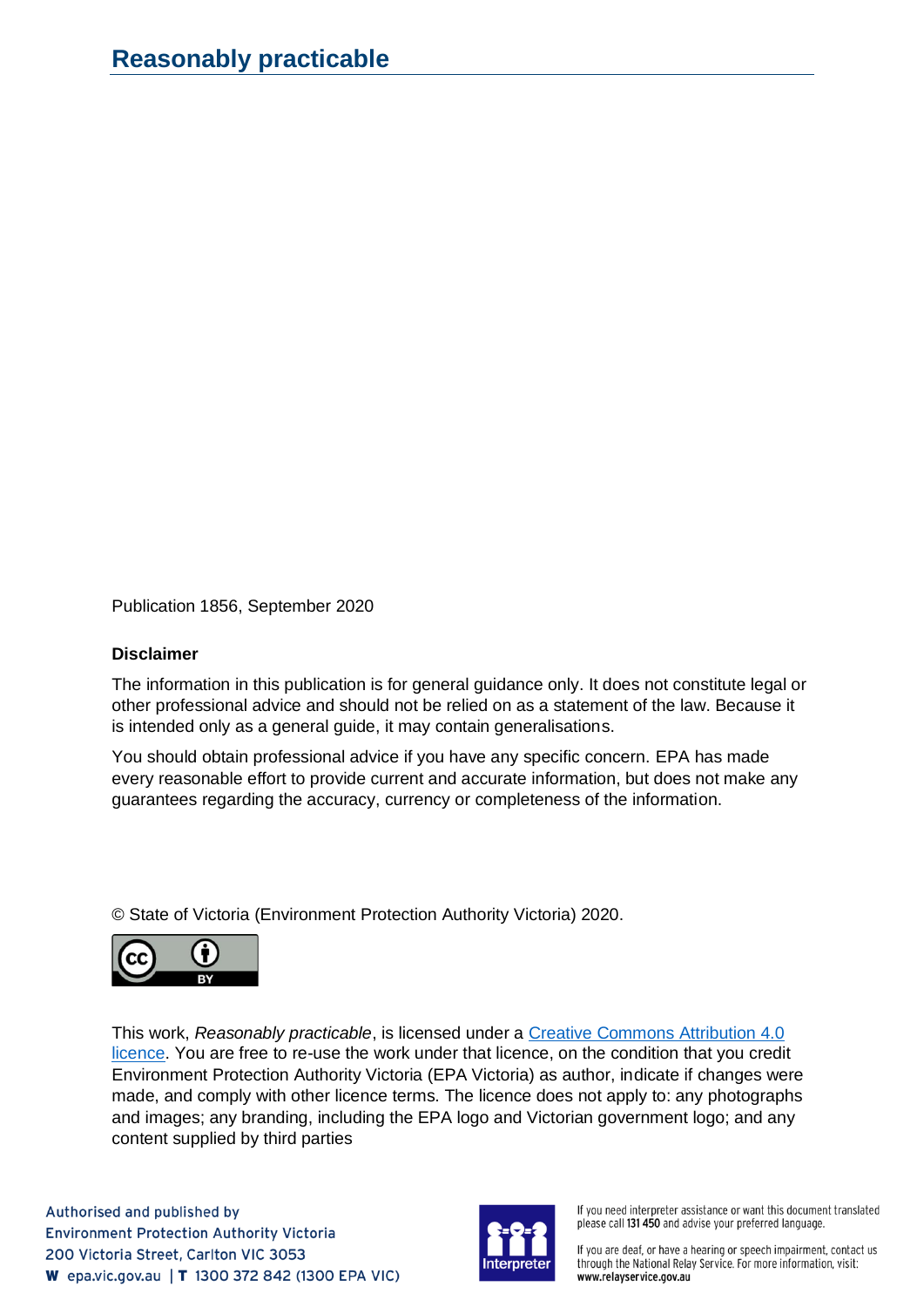# **Contents**

| 3. |  |  |
|----|--|--|
| 4. |  |  |
| 5. |  |  |
| 6. |  |  |
|    |  |  |
|    |  |  |

# <span id="page-2-0"></span>**Overview**

In Victoria, new laws will come into effect that are designed to prevent harm to human health and the environment from pollution and waste.

At the centre of the *Environment Protection Act 2017* (the Act) 1 is the **[general](https://www.epa.vic.gov.au/for-business/new-laws-and-your-business/general-environmental-duty)  [environmental duty](https://www.epa.vic.gov.au/for-business/new-laws-and-your-business/general-environmental-duty)** (GED).

The GED is a new approach that focuses on preventing harm from waste and pollution rather than managing impacts after harm has already occurred.

Under the Act, three duties require you to minimise or respond to risks so far as reasonably practicable.

This guidance will focus on two of those duties, which are:

# General environmental duty<sup>2</sup>

The GED requires that '*any person who is engaging in an activity that may give rise to risks of harm to human health or the environment from pollution or waste must minimise those risks, so far as reasonably practicable*'.

# Duty to manage contaminated land<sup>3</sup>

If you are in control of contaminated land you '*must minimise risks of harm to human health and the environment from the contaminated land so far as reasonably practicable*'.

The duty to take action to respond to harm caused by a pollution incident<sup>4</sup> also requires you to respond so far as reasonably practicable. This will be the subject of separate guidance.

<sup>1</sup> As amended by the *Environment Protection Amendment Act 2018*.

<sup>2</sup> Section 25 of *Environment Protection Act 2017* (as amended by *Environment Protection Amendment Act 2018*).

<sup>3</sup> Section 39 of *Environment Protection Act 2017* (as amended by *Environment Protection Amendment Act 2018*).

<sup>4</sup> Section 31 of *Environment Protection Act 2017* (as amended by *Environment Protection Amendment Act 2018*).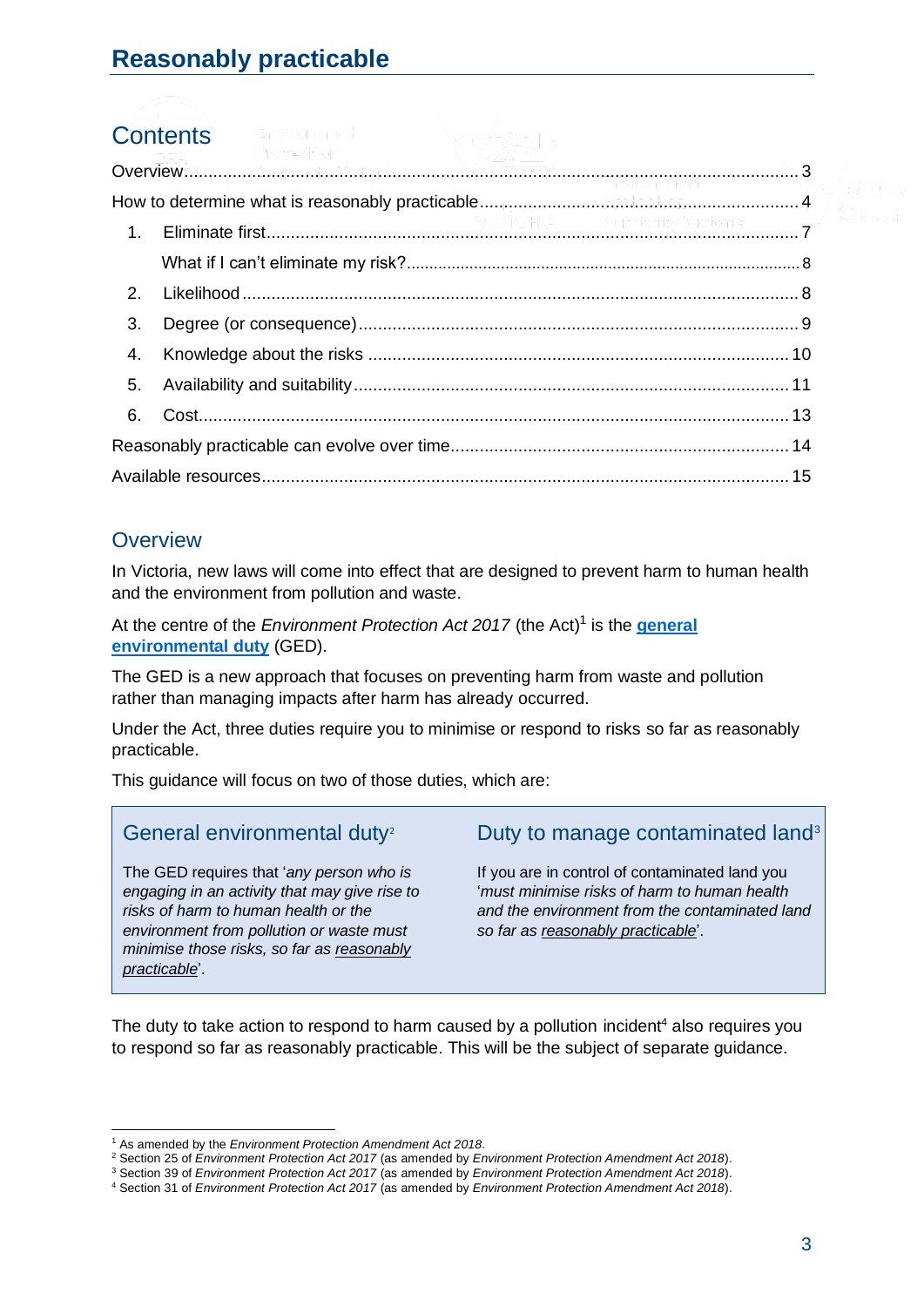# <span id="page-3-0"></span>How to determine what is reasonably practicable

Doing what is **reasonably practicable** means that you must *put in proportionate controls to mitigate or minimise the risk of harm.*



**Controls** that eliminate or substitute the source of the risk are the most effective, followed by engineering or building controls, and finally training and site practices. Often a combination of all these controls will be needed.



Being **proportionate** means the greater the risk of harm, the greater the expectation for you to manage it. You do this by demonstrating that you've considered and implemented the most suitable controls that are available to eliminate or minimise the harm.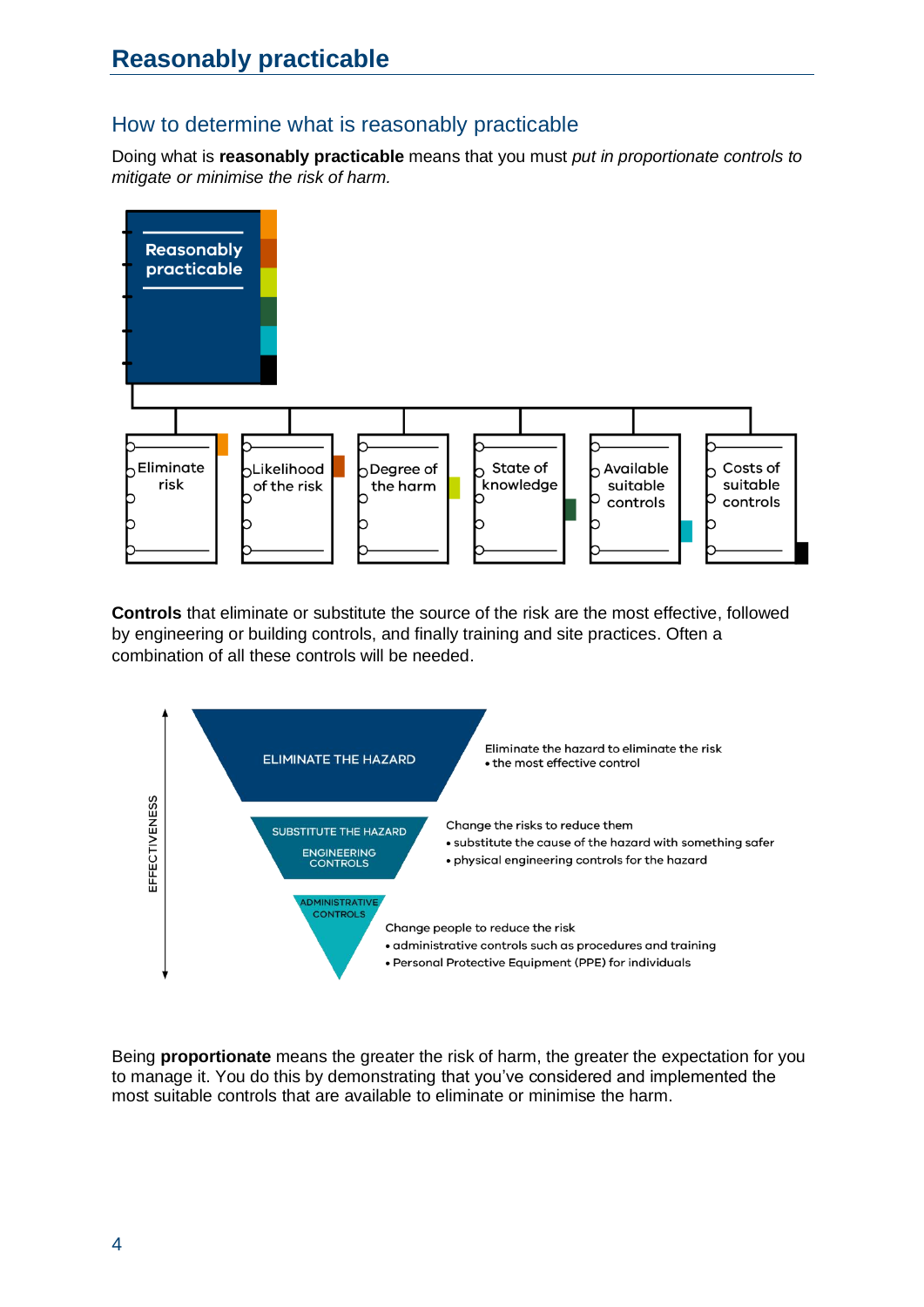When you are dealing with a common risk or harm, you can often show you have done what is reasonably practicable if:

- you have adopted well established effective practices or controls to eliminate or manage risk; and/or
- where well established practices or controls do not exist, you show you have assessed and adopted effective controls.

For example, a common risk to the environment is a spill from a container of oil. Considering the risk and the suitable controls that may be available to eliminate or minimise the harm means that you may consider matters such as:



Guidance from EPA and industry might help you to find:

- common, effective practices
- steps to follow to assess risks
- controls to eliminate or manage risk.

In some cases, you may need to look further for options to control your risk. Where EPA or industry guidance is not available or where a range of approaches may be effective, seek further advice.

It is always your obligation to understand your risks and the right approach to manage them.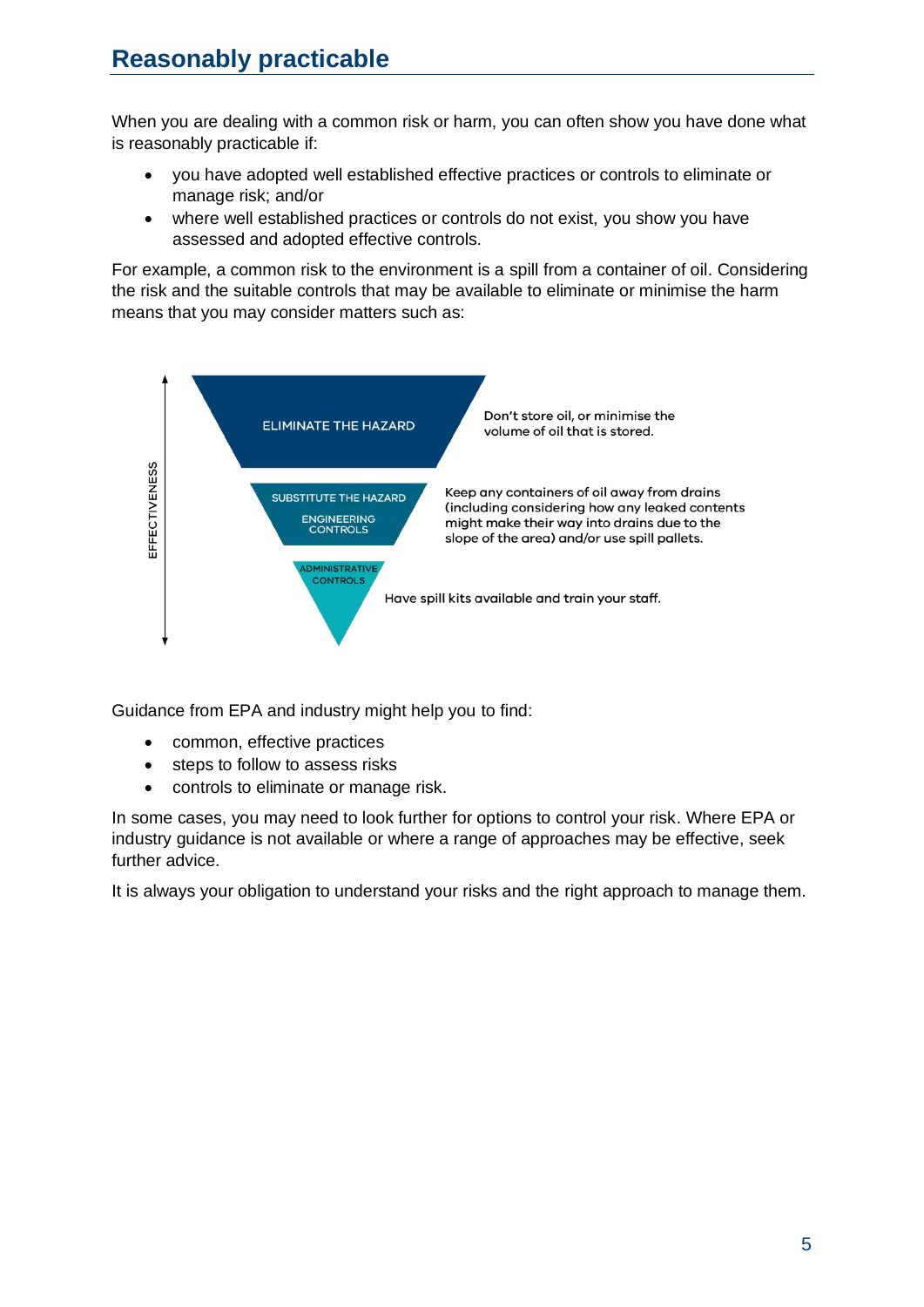To determine what is reasonably practicable it is important to consider the level or scale of risk or harm from your activities, a pollution incident, or contaminated land.

To show you have thought about what is reasonably practicable, consider these **six factors**:

- **1. [Eliminate first:](#page-6-0)** Can you eliminate the risk?
- **2. [Likelihood:](#page-7-1)** What's the chance that harm will occur?
- **3. [Degree \(consequence\):](#page-7-2)** How severe could the harm be on human health or the environment?
- **4. [Your knowledge](#page-8-1) about the risks:** What do you know, or what can you find out, about the risks your activities pose?
- **5. [Availability and](#page-10-0) suitability:** What technology, processes or equipment are available to control the risk? What controls are suitable for use in your circumstances?
- **6. [Cost:](#page-12-0)** How much does the control cost to put in place compared to how effective it would be in reducing the risk?

You need to consider these factors together as they will help you to determine what is reasonably practicable to control your risks.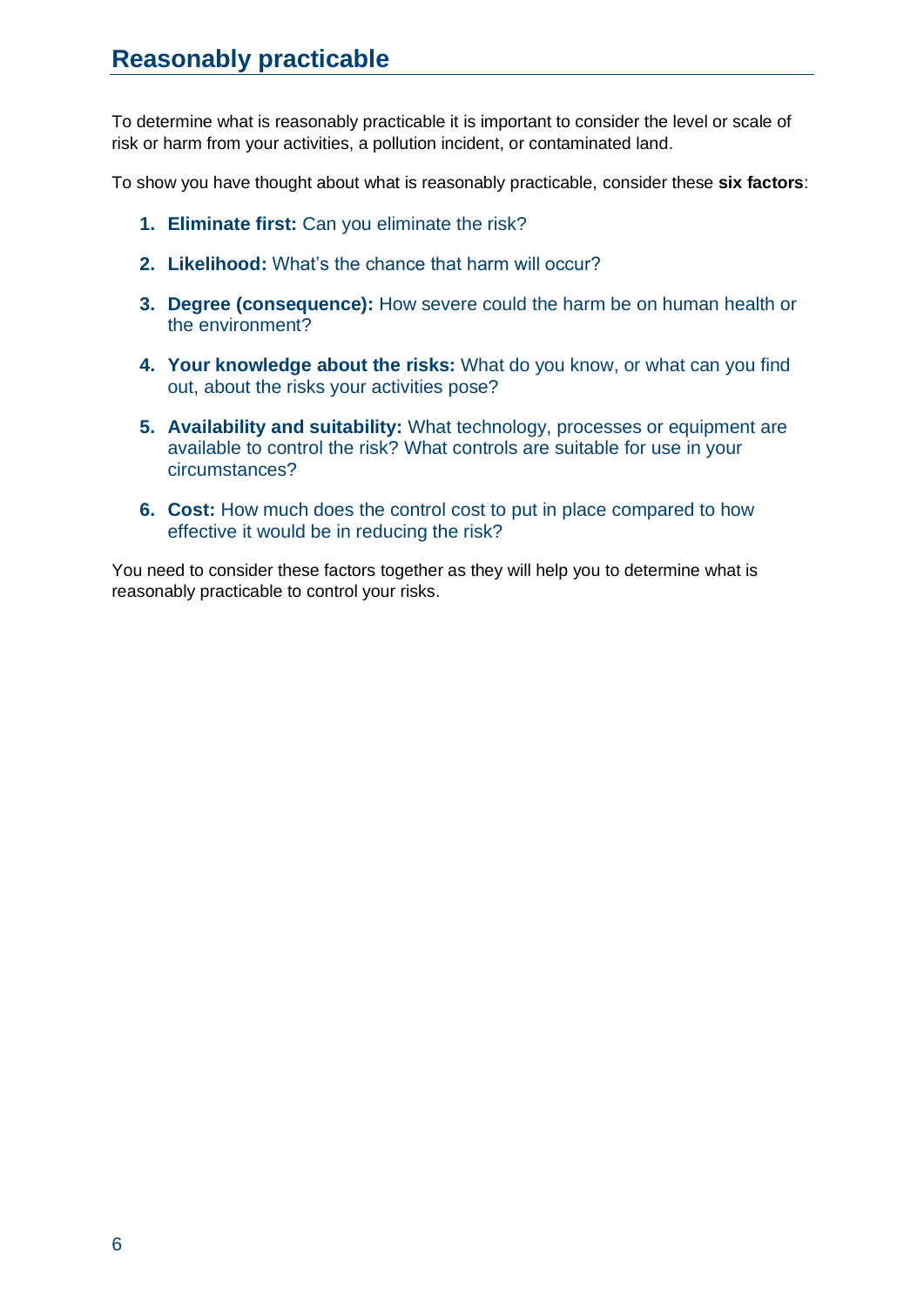## **1. Eliminate first**

<span id="page-6-0"></span>

#### **Hierarchy of controls**

The measures that reduce risk most are preferred over measures that are less effective in reducing risks.

- 1. Eliminate the hazard to eliminate the risk this is the most effective control.
- 2. Reduce the risks through substitution or physical engineering controls for the hazard.
- 3. Lastly, change people's behaviour through administrative controls like procedures and training, and using personal protective equipment (PPE).

Start by considering how you can eliminate the risks. This may be achieved by redesigning your activities to remove the source of risk in the first place.

*Example: Ahmed manages an automotive repair shop. Ahmed's activities include changing engine oil in the cars he services daily. To do this activity, the repair shop stores both new (unused) and waste (used) engine oils onsite. The amount stored can service his regular client intake.* 

*Ahmed and his staff routinely use the new oil throughout the day. He does not feel that it is reasonably practicable to eliminate the oil storage, or reduce the amount that is stored, at the site. Ahmed only stores the waste engine oil on site temporarily. He has engaged an appropriate waste transport company to transfer the waste oil to where it is able to be legally deposited.* 

*As Ahmed must store the oils onsite, he cannot eliminate the risks that storing new and waste oil brings. Ahmed must now consider what controls he can implement that will reduce the risks, so far as reasonably practicable*.

Identifying ways to eliminate risk is best done *before* commencing the activity and using what opportunities you have to make risk elimination one of the goals during design.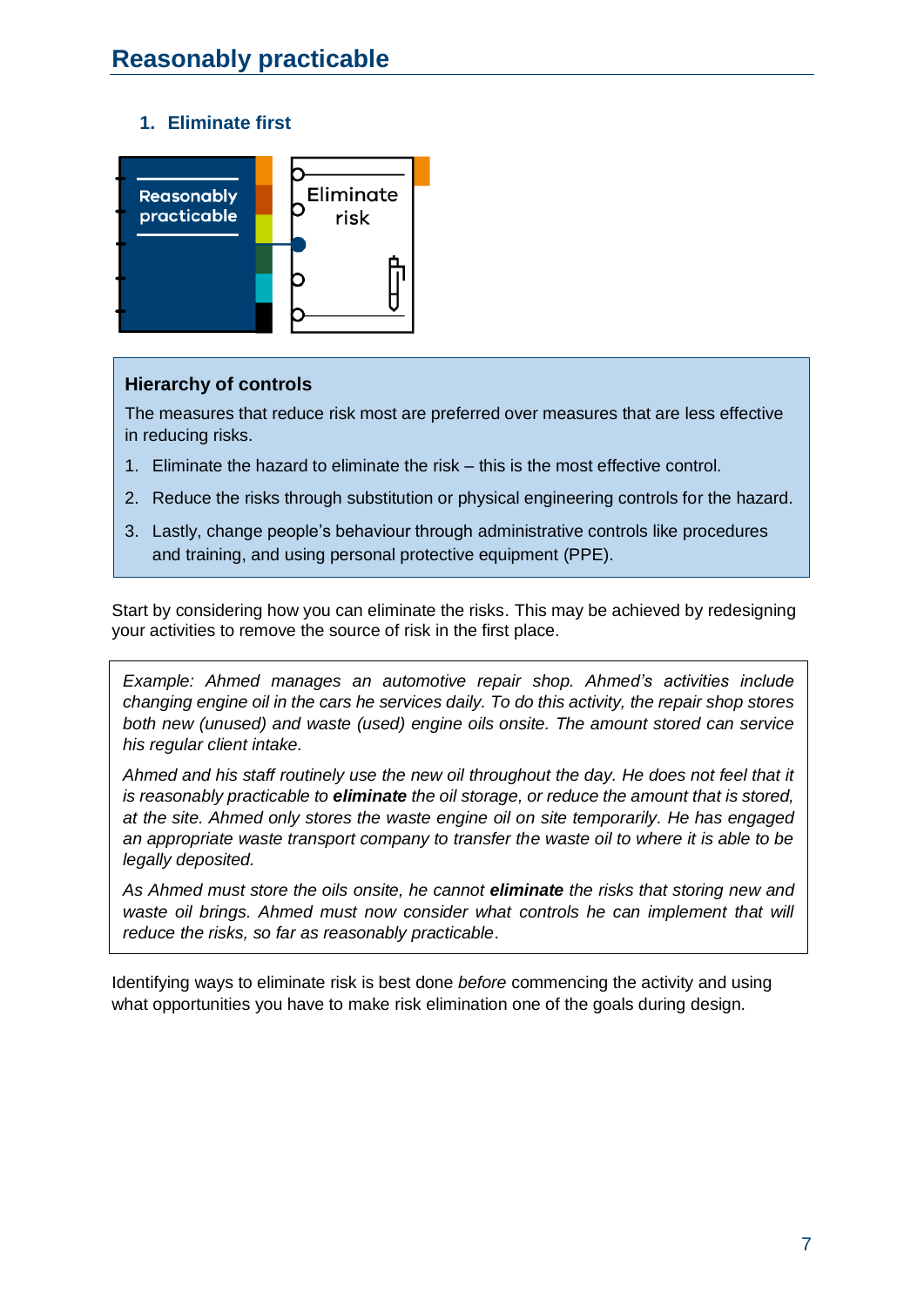## <span id="page-7-0"></span>**What if I can't eliminate my risk?**

If it is not reasonably practicable to eliminate the risks, you must consider how you can reduce the risks.

In the scenario on page 7, Ahmed may reduce his risks by considering where and how the oil in his repair shop is used and stored.

Refer to the hierarchy of controls and apply it to your site.

<span id="page-7-1"></span>To apply the hierarchy of controls, consider these factors:

#### **2. Likelihood**



Consider the **likelihood** or chance of a harm occurring. The greater the likelihood, the greater its importance when working out what is reasonably practicable. You can understand the likelihood or chance by considering:

- how often the activity that creates the hazard takes place
- whether an event has occurred before on your site
- whether the harm has commonly occurred on other sites
- information from suppliers or manufacturers.

If harm is more likely to occur, you will need to focus more on eliminating or minimising the risk.

*Example: At Ahmed's worksite, the new and waste engine oils are currently stored near a stormwater drain inlet. They are also near a high traffic area where cars waiting to be serviced are parked. Staff frequently move the vehicles about this area. Also, a worker carries waste oil to the waste tank past the stormwater inlet several times a day.*

*Ahmed knows that because the engine oils are stored near the high traffic area, there is a greater likelihood of a spill given the clear risk of a vehicle impact causing a spill or leak. He also knows that there is a risk that the waste oil can be spilt, given the number of times each day that waste oil is handled.*

<span id="page-7-2"></span>*Sites with higher likelihood will need to put more effort into risk reduction – starting with looking at whether the risk (of impact from vehicles causing a spill) can be eliminated or reduced.*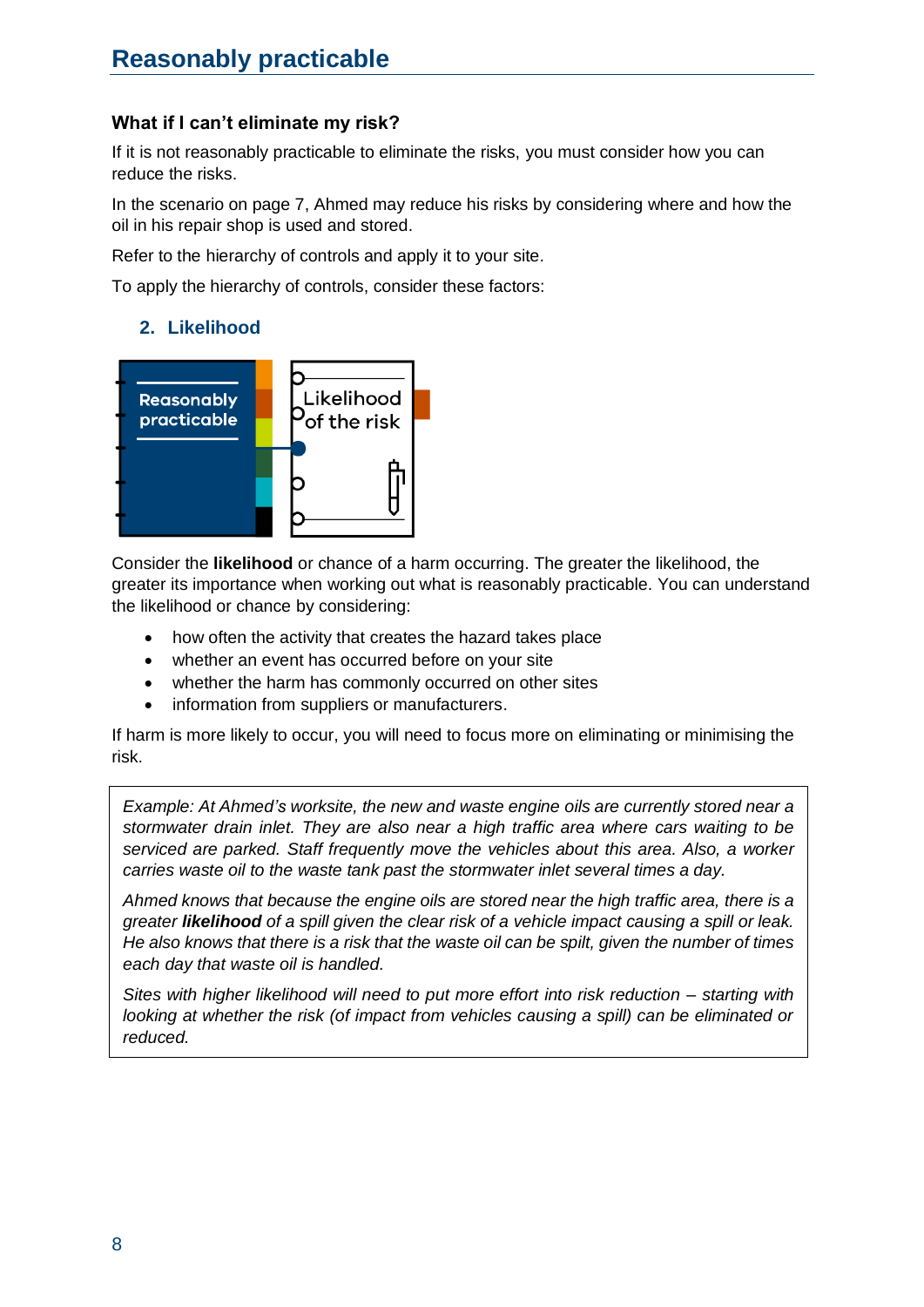#### <span id="page-8-0"></span>**3. Degree (or consequence)**



Consider the **degree** (or consequence or impact on people or the environment) of the harm. If the impact of the harm is higher, then you will need to focus more on eliminating or reducing the risk.

The degree of harm carries more importance in especially sensitive environments, such as when you are near to neighbours, or a creek. However, under the Act, harm includes any adverse impact on the environment of any degree or duration. This includes impacts that add up over time (known as "cumulative" impacts). Even where you are in an industrial setting, all levels of possible harm to the environment or human health matter and must be considered.

*Example: At Ahmed's worksite the engine oil being stored near to a stormwater drain inlet. It is in an area where his staff frequently pass through. This poses a risk to the environment and human health.* 

*Ahmed knows that engine oil needs to be changed because it picks up a variety of hazardous contaminants when used in engines and transmissions. These contaminants include heavy metals and hydrocarbons. If the waste engine oil and the contaminants it contains are stored inappropriately and allowed to escape into the environment, they can harm humans, plants and animals, including fish.*

<span id="page-8-1"></span>*The degree (consequence) of the harm possible may be significant to the waterways and fish life if the waste oil was to spill into the stormwater drain. Also a leak or spill may cause harm to his staff or the community near his worksite.*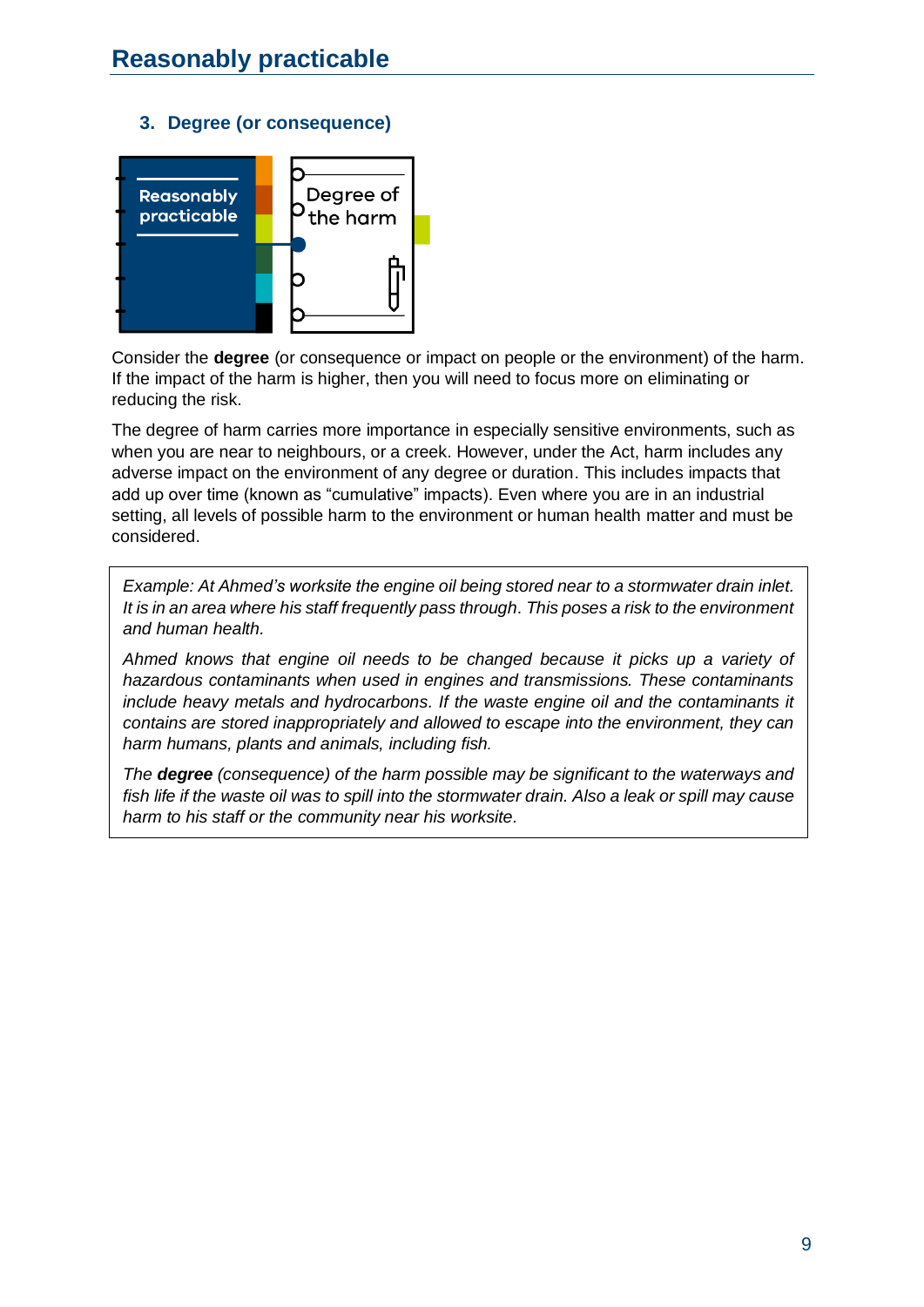#### **4. Knowledge about the risks**

<span id="page-9-0"></span>

You are required to have, and seek out, knowledge about the risks your activities pose to the environment and human health. You are also required to know how to address them.

The knowledge a duty holder's actions will be assessed against includes both:

- what they *actually know*, and
- what someone in their circumstances *should reasonably know* about the risks.

Together, these form the ['state of knowledge',](https://www.epa.vic.gov.au/about-epa/laws/new-laws/state-of-knowledge-and-industry-guidance) which helps define the scope of a duty holder's duties. Obtaining this knowledge means drawing on reliable, reputable sources. Existing knowledge may come from business and industry organisations, regulatory and government agencies and other independent and/or international organisations.

The more knowledge you have about a potential risk, the more likely you are to be able to foresee the potential for harm, and take action to avoid it. Similarly, failing to gain knowledge from other duty holders in the same situation as you will mean you are unlikely to be able to comply with your duties.

In many cases, where there is a clear, accepted and effective control or set of controls set out in reputable guidelines, standards or industry practices, this may represent a good reflection of what is *reasonably practicable* for your situation.

*Example: Ahmed has an obligation to have, or seek out, information about the risks and available controls to manage the risks posed by storing new and waste engine oils at the worksite.* 

*Ahmed researches industry guidance available to him about the hazardous properties of the waste, and about safe storage and handling of liquids, such as oils. He does this by reading the labels on the oils he uses, and seeking out guidance from industry and EPA Victoria. The guidance includes reading materials such as EPA's [Liquid storage and](https://www.epa.vic.gov.au/about-epa/publications/1698)  [handling guidelines](https://www.epa.vic.gov.au/about-epa/publications/1698) (EPA publication 1698).*

*Because Ahmed wants to build on his knowledge, he looks to understand what others in his industry do. Ahmed takes the time to talk to specialists in his field and his industry association, to understand what controls others have put in place that may also be available to him. Together these sources inform the state of knowledge at a point in time.*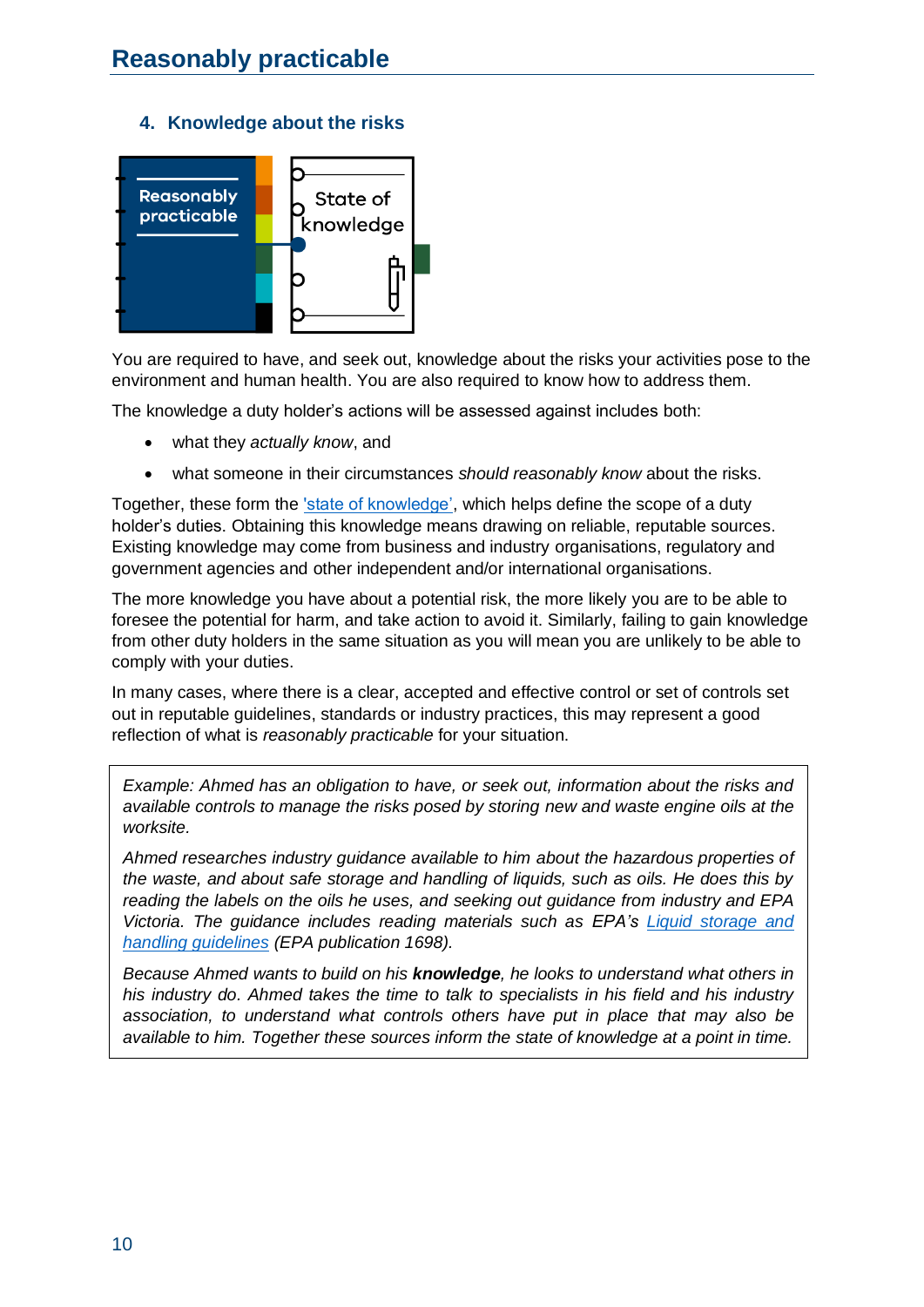#### **5. Availability and suitability**

<span id="page-10-0"></span>

You need to consider what controls are **available**, and also what is **suitable** to eliminate or reduce the risk. This does not just mean looking at control equipment to purchase; it can also mean implementing a work process change.

A way to eliminate or reduce a hazard or risk is generally *available* if it:

- is feasible to purchase or manufacture the control measure; or
- where it is a work process, it is feasible to implement in your circumstances.

A way to eliminate or reduce a hazard or risk is generally *suitable* if it:

- is effective in eliminating or reducing the likelihood or degree of harm from a hazard or risk
- does not introduce new and higher risks, having regard to all of the circumstances
- is a practical measure given the circumstances in which the hazard or risk exists.



When considering these matters, you may think about the hierarchy of controls. For example, if advanced technology or equipment are not available to control the risks (i.e. you cannot **eliminate** the risk), you may consider other controls like moving the activity to a different (safer) location on site (**engineering controls**), or by training your staff on an effective way to undertake the activity which minimises the risk (**administrative controls**).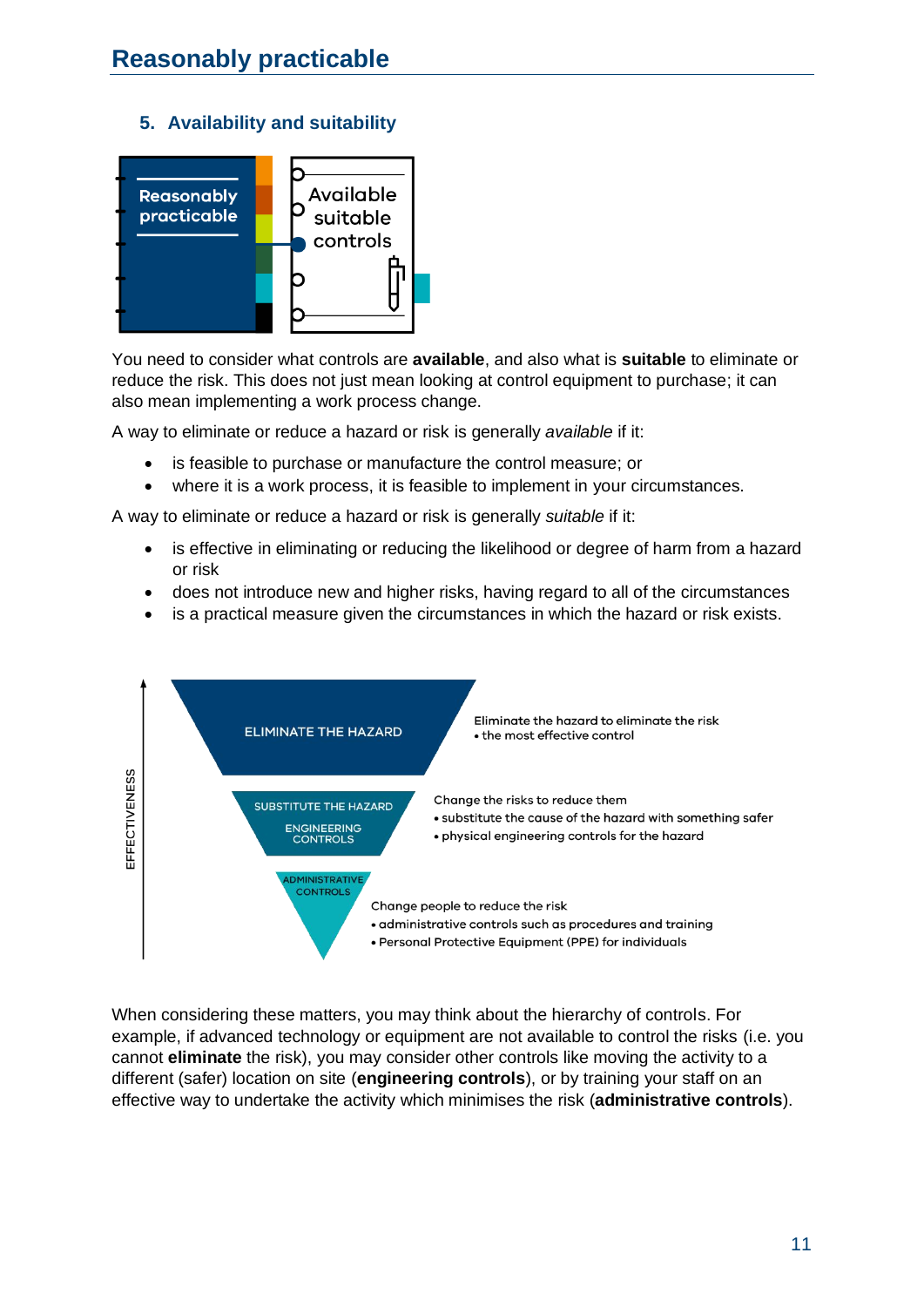*Example: Ahmed can identify control measures that are available by discussing his activities with his suppliers. He can also research risk control options that are for sale, or new processes that he could adopt by keeping up with industry and EPA guidance. For example, many different spill prevention solutions are currently available that Ahmed could consider using.*

*Ahmed can consider whether the controls are suitable for his circumstances by understanding how they would work, what adjustments he might need to make to his site or process and how effective the options would be to manage the risks. Some options may not be suitable because of other hazards at his site. For example, some available spill kits may not be suitable for use at his site because of the flammability of spilt engine oil. Ahmed would have to check which kits were compatible with oil.* 

*Ahmed might also consider using signs to reduce the risk of collisions. However, if the signs are in English, this may not be suitable for all members of his team. In this case, Ahmed needs to use signs with colours and pictures that will make clear the risks of driving in the area where the waste oil tank is located.*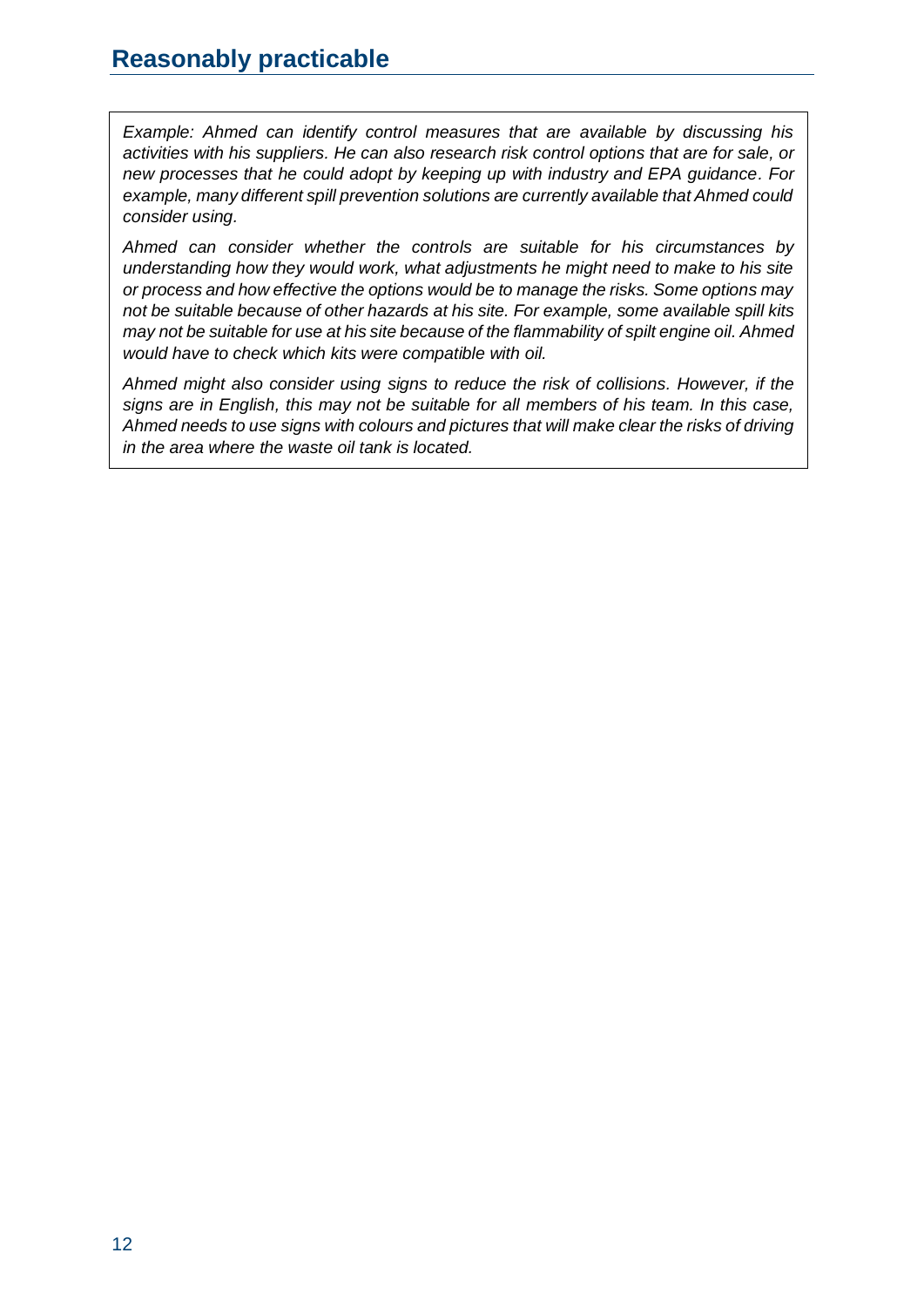## <span id="page-12-0"></span>**6. Cost**



The cost of a specific solution that reduces the risk of harm must be considered against the reduction it could achieve.

Importantly, the most effective solution won't always be the most expensive. Likewise, a cheaper solution may not be the most effective available to control the risk.

For example, installing engineering controls may carry substantial costs, but these would be justified where they significantly reduce risks, especially where administrative controls such as training are unlikely to work well. Also, over time, maintaining *effective* administrative controls (like regular training and audits) may end up costing more than a control measure that does not require regular updating.

You are likely to have met your duty to a *reasonably practicable* standard, when you can demonstrate that increasing your resources to reduce the risk would not result in any meaningful reduction of that risk. This means you may consider whether:

- the investment required to implement the control(s) is disproportionate to the risk of harm, and therefore implementing that control(s) is not considered *reasonably practicable*; or
- implementing a more expensive or resource intensive control(s) would not result in an identifiable improvement in controlling the risk.

Considering these matters does not mean that you do not have to control your risk, but may help you identify whether what you have in place is already effective, or a different control you are proposing to implement is as effective in eliminating or minimising the risk.

Often using a combination of risk controls to minimise risk will be more financially viable than a single risk control measure and will achieve an equivalent level of risk minimisation.

*Example: Ahmed has identified all the suitable controls available to him to manage the risks of harm posed by storing the new and waste engine oils on site.* 

*Ahmed is weighing up implementing a few controls that are effective at controlling the risk. Ahmed recognises that many of the controls available to him are simple, cost effective and easy to implement. However, some the controls also available to Ahmed are expensive and resource intensive to implement. Ahmed will think about whether the cost of implementing those controls is proportionate to the possible benefit they may bring to further reduce the risks.*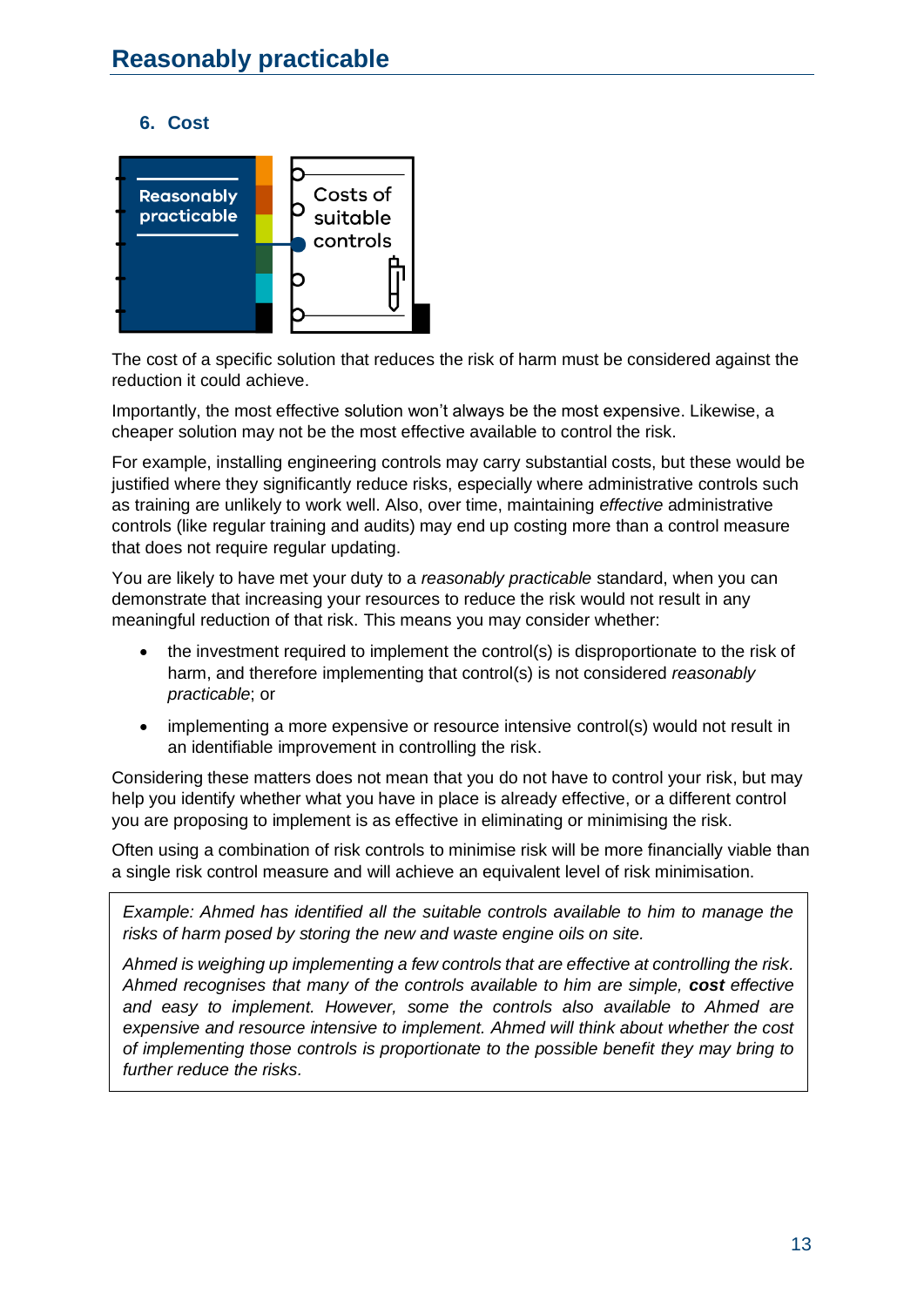# **Reasonably practicable**



- *1. Can I eliminate the risk (eliminate)?*
- *2. What is the chance that harm will occur (likelihood)?*
- *3. How severe could the harm be to human health or the environment (degree or consequence)?*
- *4. What do I know, or what can I find out about the risks (knowledge)?*
- *5. What technology, processes or equipment are available and would be suitable to control the risk (availability and suitability)?*
- *6. How does the cost of the control options compare to the harm that would be avoided?*

*Ahmed can use this thinking to demonstrate that the controls he implements to eliminate or reduce the risk of harm, are reasonably practicable*.

# <span id="page-13-0"></span>Reasonably practicable can evolve over time

The state of knowledge on the risks to human health and the environment improves over time. New knowledge on risks arises and new opportunities to better manage risks arise through new and more affordable technology and techniques. The pace with which knowledge changes or improves is different for all industries and activities.

Duty holders need to review the risks that arise from their activities and the effectiveness of their approach to managing existing risks as new options become available.

You should also regularly review your understanding of the likelihood and consequence of your activities, and the controls you have in place to reduce the risk of harm to human health and the environment. By doing this you can ensure you continue to meet the current understanding of what is reasonably practicable.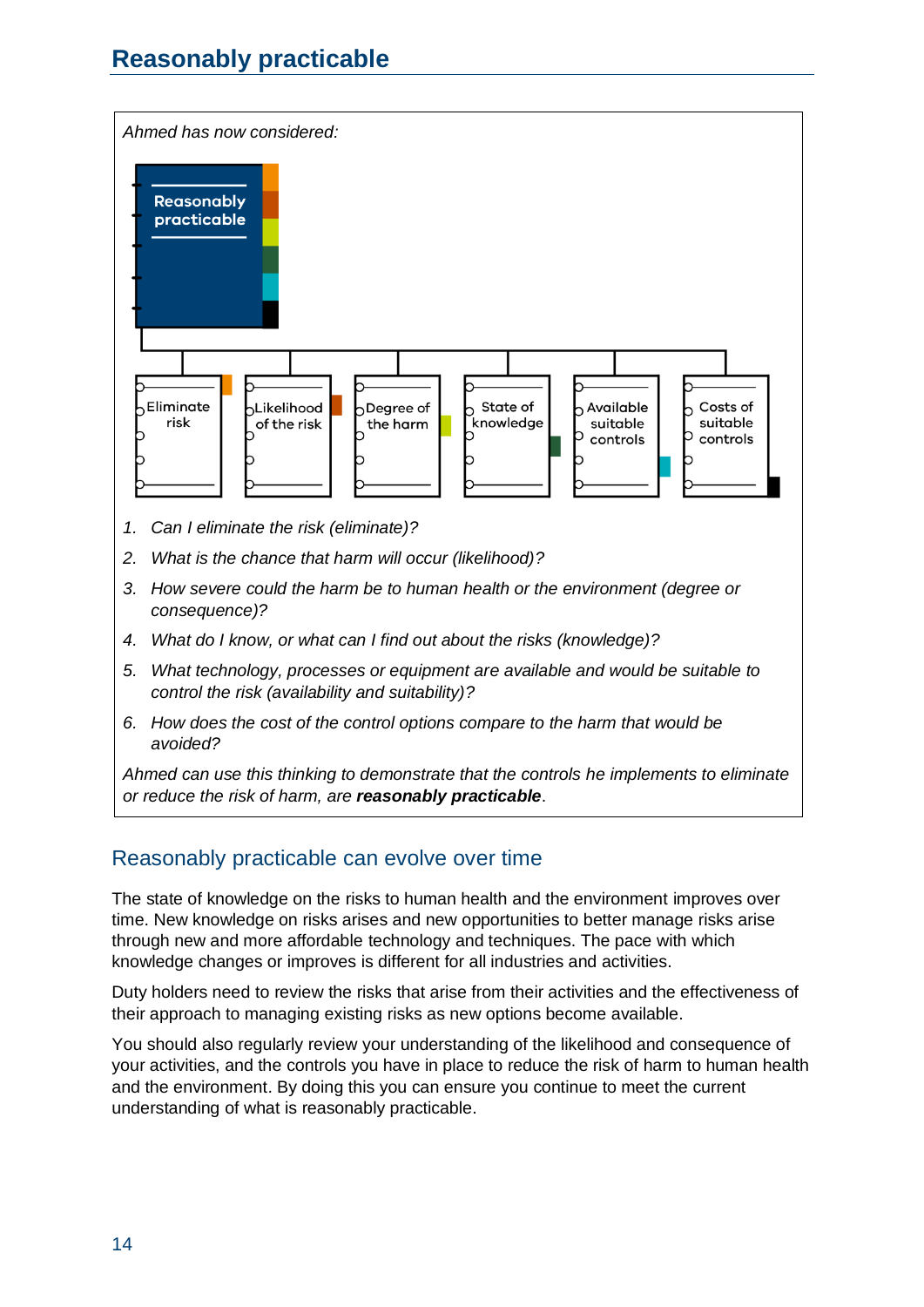# <span id="page-14-0"></span>Available resources

For more information on preparing your business to be ready for the new laws, you can use the following resources to help you:

- *[Industry guidance: supporting you to comply with the general environmental duty](https://www.epa.vic.gov.au/about-epa/publications/1741)* (EPA publication 1741)
- [Environmental risk management](https://www.epa.vic.gov.au/for-business/how-to/manage-environmental-risk)
- *[Assessing and controlling risk: A guide for business](https://www.epa.vic.gov.au/about-epa/publications/1695-1)* (EPA publication 1695)
- [epa.vic.gov.au/for-business](https://www.epa.vic.gov.au/for-business)